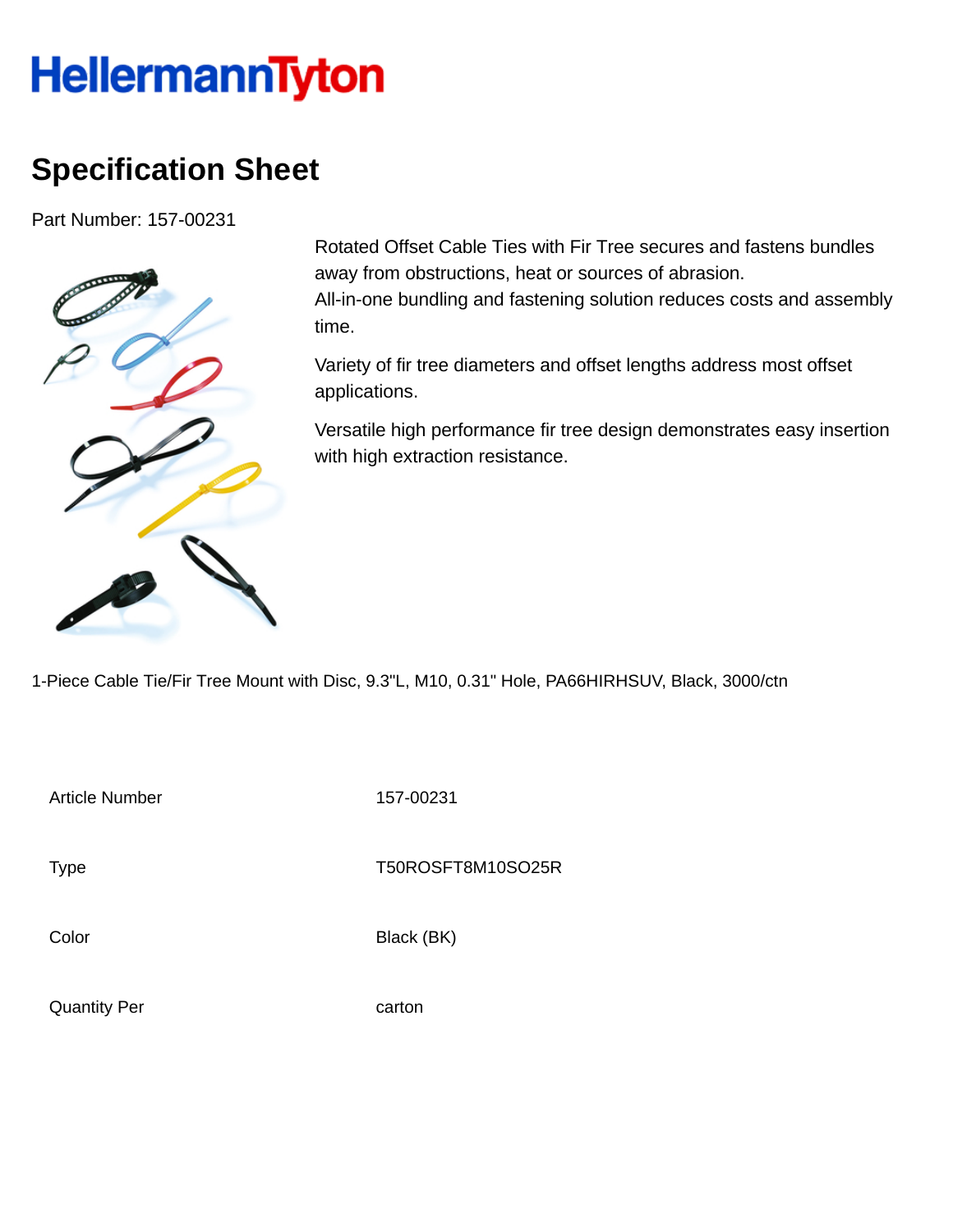| <b>Product Description</b>           | Offset cable ties route and position bundles away from a mounting<br>hole. Rigid offset bar eliminates potential bending of wire or cables<br>once installed. Multiple offset distances and fir tree sizes cover the<br>majority of industry offset applications. The tie strap's outside<br>serration design provides a smooth surface to protect soft bundles.<br>HellermannTyton's one-piece mounting ties offer a complete solution<br>by both bundling and mounting. Their ideal combination of<br>high-specification materials and superior design suit the needs of<br>complex applications. |
|--------------------------------------|-----------------------------------------------------------------------------------------------------------------------------------------------------------------------------------------------------------------------------------------------------------------------------------------------------------------------------------------------------------------------------------------------------------------------------------------------------------------------------------------------------------------------------------------------------------------------------------------------------|
| <b>Short Description</b>             | 1-Piece Cable Tie/Fir Tree Mount with Disc, 9.3"L, M10, 0.31" Hole,<br>PA66HIRHSUV, Black, 3000/ctn                                                                                                                                                                                                                                                                                                                                                                                                                                                                                                 |
| <b>Global Part Name</b>              | T50ROSFT8M10SO25R-PA66HIRHSUV-BK                                                                                                                                                                                                                                                                                                                                                                                                                                                                                                                                                                    |
|                                      |                                                                                                                                                                                                                                                                                                                                                                                                                                                                                                                                                                                                     |
| Minimum Tensile Strength (Imperial)  | 50.0                                                                                                                                                                                                                                                                                                                                                                                                                                                                                                                                                                                                |
| Minimum Tensile Strength (Metric)    | 225.0                                                                                                                                                                                                                                                                                                                                                                                                                                                                                                                                                                                               |
| Length L (Imperial)                  | 9.37                                                                                                                                                                                                                                                                                                                                                                                                                                                                                                                                                                                                |
| Length L (Metric)                    | 238.0                                                                                                                                                                                                                                                                                                                                                                                                                                                                                                                                                                                               |
| Offset Length (Imperial)             | 0.98                                                                                                                                                                                                                                                                                                                                                                                                                                                                                                                                                                                                |
| <b>Offset Length (Metric)</b>        | 25.0                                                                                                                                                                                                                                                                                                                                                                                                                                                                                                                                                                                                |
| <b>Fixation Method</b>               | Fir tree for round holes                                                                                                                                                                                                                                                                                                                                                                                                                                                                                                                                                                            |
| <b>Identification Plate Position</b> | none                                                                                                                                                                                                                                                                                                                                                                                                                                                                                                                                                                                                |
| Releasable Closure                   | No                                                                                                                                                                                                                                                                                                                                                                                                                                                                                                                                                                                                  |
| Variant                              | <b>Outside Serrated</b>                                                                                                                                                                                                                                                                                                                                                                                                                                                                                                                                                                             |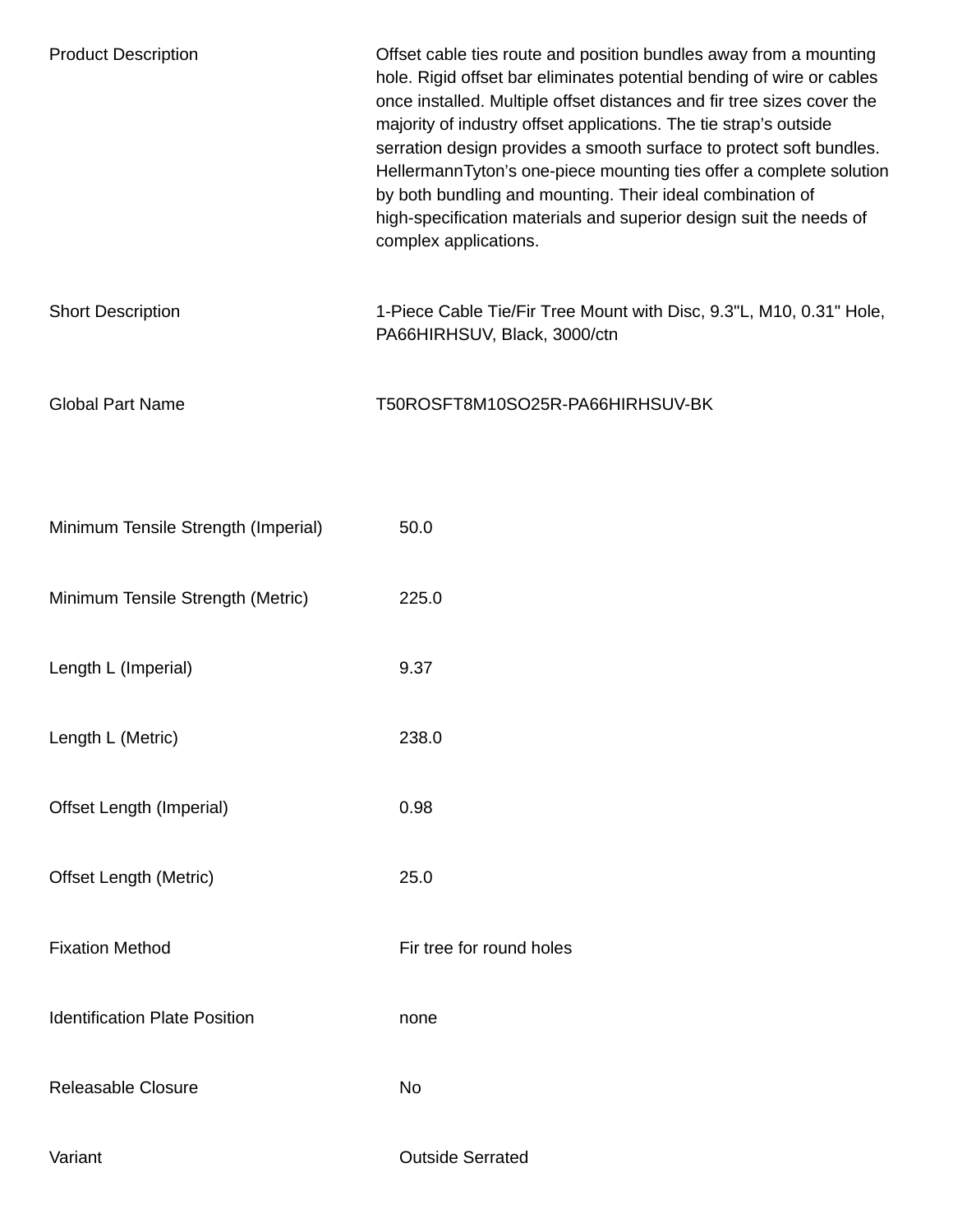| Width W (Imperial)                      | 0.02           |
|-----------------------------------------|----------------|
| Width W (Metric)                        | 5.08           |
| <b>Bundle Diameter Min (Imperial)</b>   | 0.08           |
| <b>Bundle Diameter Min (Metric)</b>     | 2.0            |
| <b>Bundle Diameter Max (Imperial)</b>   | 1.97           |
| <b>Bundle Diameter Max (Metric)</b>     | 50.0           |
| Height H (Imperial)                     | 0.23           |
| Height H (Metric)                       | 5.8            |
| Panel Thickness Min (Imperial)          | 0.02           |
| Panel Thickness Max (Imperial)          | 0.21           |
| Panel Thickness Min (Metric)            | 0.60           |
| Panel Thickness Max (Metric)            | 5.5            |
| Mounting Hole Diameter D (Imperial)     | $0.30 - 0.33$  |
| Mounting Hole Diameter D (Metric)       | $7.6 - 8.4$ mm |
| Mounting Hole Diameter D Min (Imperial) | 0.30           |
| Mounting Hole Diameter D Max (Imperial) | 0.33           |
| Mounting Hole Diameter D Max (Metric)   | 8.4            |